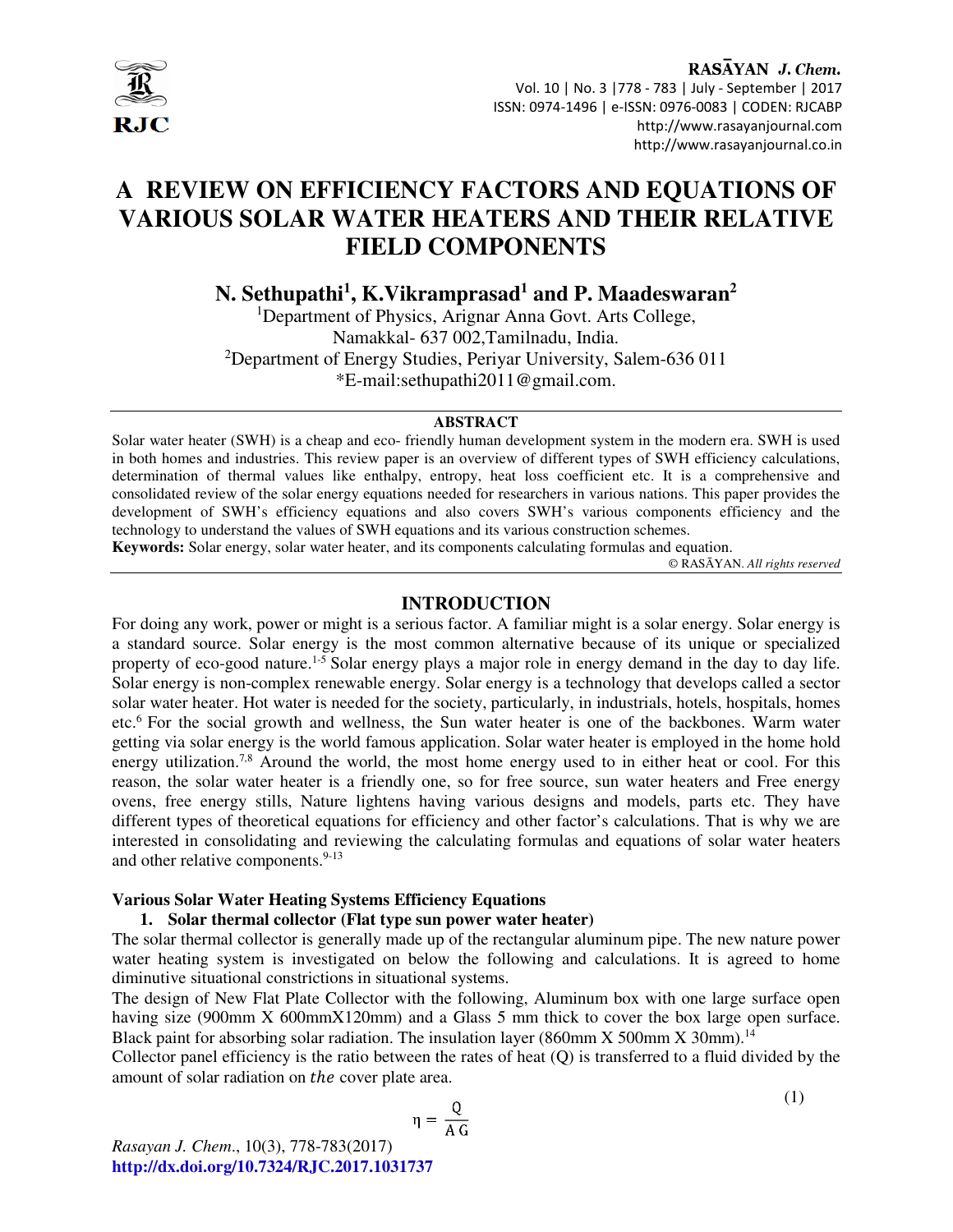# RASAYAN J. Chem.

Vol. 10 | No. 3 |778 - 783 | July - September | 2017

$$
\eta = \frac{mC_p(T_{out} - T_{in})}{A G}
$$
 (2)

Where,  $Q =$  the energy absorbed by the collector,  $(W/m^2)$ A = Area of the collector,  $(m^2)$ , G = Total solar radiation intensity (W/m<sup>2</sup>)  $T_{in}$ &  $T_{out}$  = The temperature of the incoming & outgoing water (°C).<sup>15</sup>



Fig.-1: Assembly of Solar Water Heater

# **2. Water saving unit with crowd type SWH with closely connected**

This is useful to closely connected collector water saving unit is mere type SWH. The compounds parabolic collector symmetric species can issue in crowd type solar systems with competent water heating by utilizing the irregular allotment of sunbeams brightness, on the cylindrical imbibe superficies. Warm ability is derived by below equation:

Ability equation  $E_i = \int_0^{24hrs} I X A dt$  (3) Where,  $I = Sun$  brightness on SWH MJ/M<sub>2</sub>  $T_1$  = Inner heat in copper line <sup>o</sup>C  $T_2$  = Inner heat in model <sup>O</sup>C  $T_3$  = Storage tank heat <sup>O</sup>C  $T_4$  = Inner heat of SWH <sup>O</sup>C  $T_5$  = Ambient heat nigh setup <sup>O</sup>C Energy Output (in terms of energy):  $E_0 = \text{inc}_p(\Delta T)$ Overall Efficiency (Full Day)  $η = E_0 / E_iX$  100%.<sup>16-18</sup>

## **3. A parabolic dish solar water heater**

This is useful for parabolic dish type solar water heaters.Thecondensationratiois viewed as the ratio of the opening region to the Imbibe region.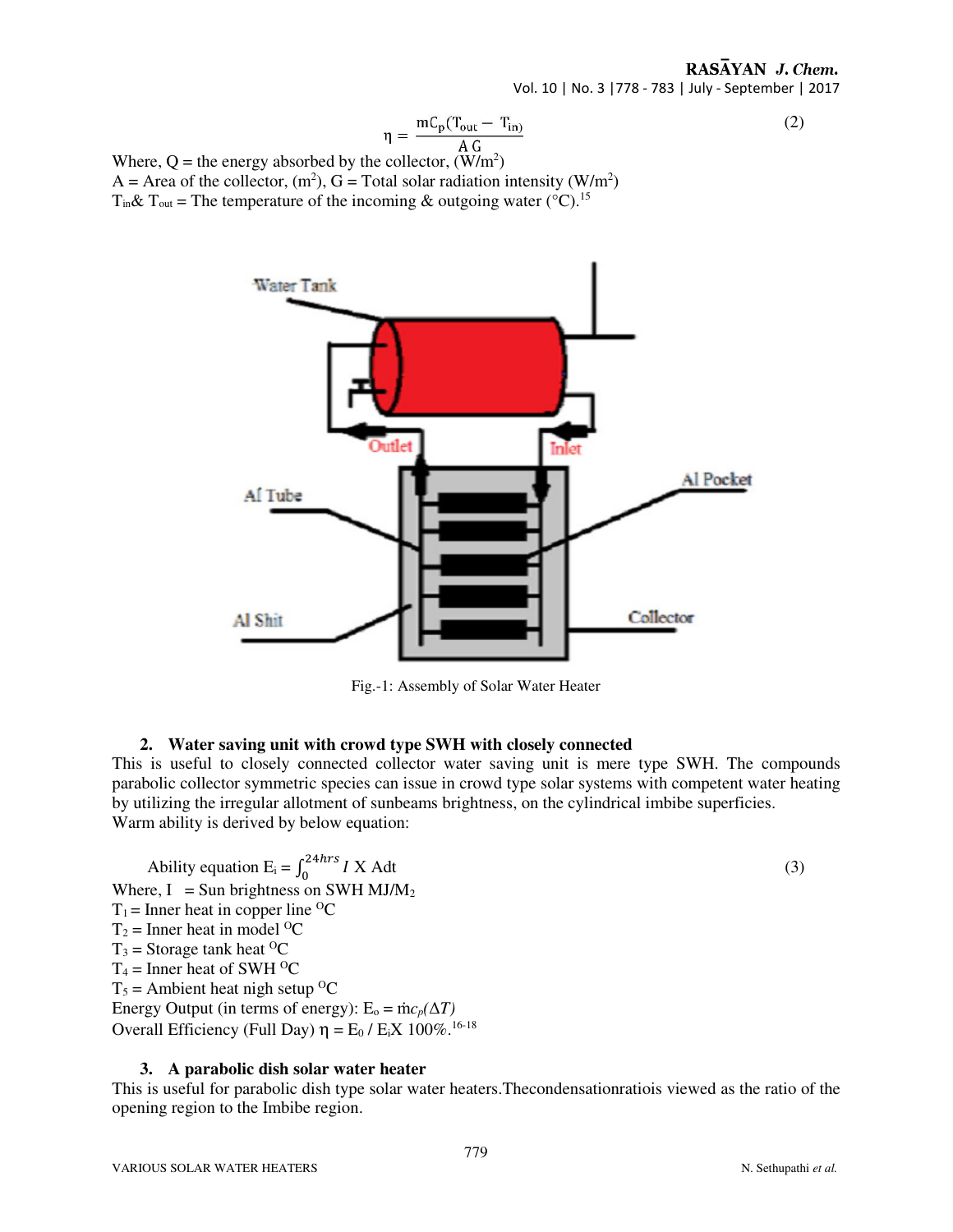$C = X_a / X_{abs}$  (4) Where,  $X_a$  = Aperture area;  $X_{\text{abs}}$  = Absorber area

Optical efficiency $\eta_0$ is describe as the ratio of the power imbibe by the imbibe to the energy happening on the condensation aperture . It contains the consequence of class lens area, frame and reflection transmittal losses, Tracing exactness, Shading, Receptacle-cover transmittal, the absorptance of the absorber and Sunbeam incidence effects.

Warm ability is derived by:

 $A<sub>a</sub>$ 

$$
\eta_0 = X_{\text{abs}} / A_{\text{a}} I_{\text{D}}
$$
\nWhere,  $X_{\text{abs}} = \text{Amount of power absorbed by the absorber}$ \n
$$
A_{\text{a}} = \text{Aperture area}
$$
\n
$$
I_{\text{D}} = \text{Longterm average direction of radiation}
$$
\n(5)

The warm ability circumscribes the rate of purpose energy liberates to the energy belonging at the condenser aperture:

$$
\eta_{\text{the}} = \rho V c_{\text{pf}} (H_2 - H_1) / X
$$
  
Where, X = Sun brightness (6)

 $H_1$  = Temperature of hot warm fluid penetrate the collector  $H_2$  = Temperature of hot warm fluid withdrawing the collector

The instantaneous thermal efficiency:

$$
\eta = F_R \left( \eta_0 - \frac{U_L (T_L - T_a)}{I_b c} \right) \tag{7}
$$

The immediate warm ability is hanging on two sides of measure, Note that concentrator scheme limits and the range characterizing the working levels. The optical ability, heat loss coefficient and warm displace agent is the intent hanging limits as long as the solar flux, entrance the fluid temperature and the ambient temperature set bounds to the working circumstances.19-22

## **4. Saving tank SWH level and integrated collector**

It is an integrated storage collector is made up tank triple the double area of sun absorber and saving tank.



Fig.-2: Integrated collector storage with exchanger

The disperse emission of rays (i.e emitted or throw back by the air the sky environment got by the level drought in the covering of pure sky circumstances.

$$
G_{(i)} = I_D. COSu + D_{(i)}
$$
\n
$$
(8)
$$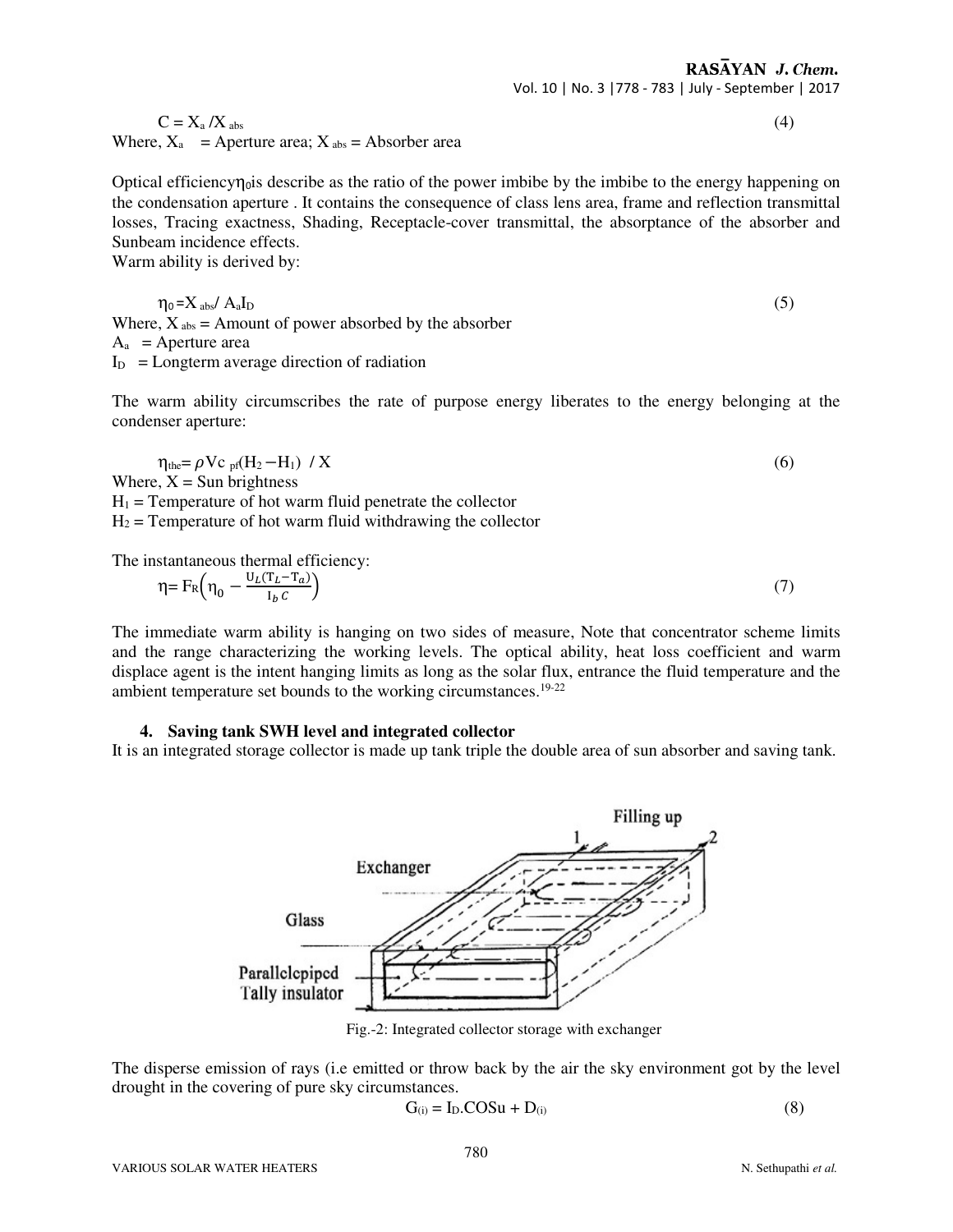Final Energy,

$$
W_0 = \frac{2}{\pi} \cdot G(i) \cdot \Delta T_0 \tag{9}
$$

The collector ability is denoted by the in-out way, these parts define in letting the collector temperature for the time of complete day (Earth hours) We found the water, heat level on their base levels(less value, the average value, and high value) and the incidental sun flowing.

$$
\eta = \frac{\text{m.cp}.\Delta T}{S. \ \Sigma \ IN.\Delta T} \tag{10}
$$

Where,  $M = \text{Heap of water}$   $S = \text{absorber surface}$  $CP = P$ eculiar heat of water  $T =$  time of reading taken  $T =$  Heat increase IN = happening sun flux or flow The output enabled us to plot the following curves.<sup>23</sup>

# **5. Shell-Encapsulated Solar Collector with the Compound Surface Concentrators**

It can be suitable for the shell-encapsulated solar collector. The design of sun collector is based on the combination of novel compound bend or crook area aluminium concentric solar recipient. It will be contained in glass evacuated tube.<sup>24</sup>



Fig.-3: Schematic practical setup for trail prototype shell-encapsulated sun collector.

Where,

| (1) A new combine bend area concentrator | (5) Heat exchange coil |
|------------------------------------------|------------------------|
| (2) Circulating pipe                     | $(6)$ Water inlet      |
| (3) Water outlet                         | $(7)$ Oil tank         |
| (4) Water tank                           | $(8)$ Pump             |

The average efficiency is a key parameter to characterize a solar collector, and it may be defined as follows,

$$
\eta_d = M C_p \left( t_e - t_s \right) / A_c H \tag{11}
$$

Where, $\eta_d$  is the daily average efficiency, M and  $C_p$  are the amount and specific heat of water,  $t_s$  is the startingaverage heat of the water tank (°C),  $t_e$  is the conclusive temperature of the water tank.(°C), H is the daily cumulative solar radiation exposure ( $MJ/m^2$ ), and  $A_c$  is the aperture area of the sun collector.<sup>25</sup>

# **6. Sun Temperature setup for home top-Evaluationingathering sky rain water**

The calculations are well matched at the box-type solar water heater, maybe an appropriate household water technology.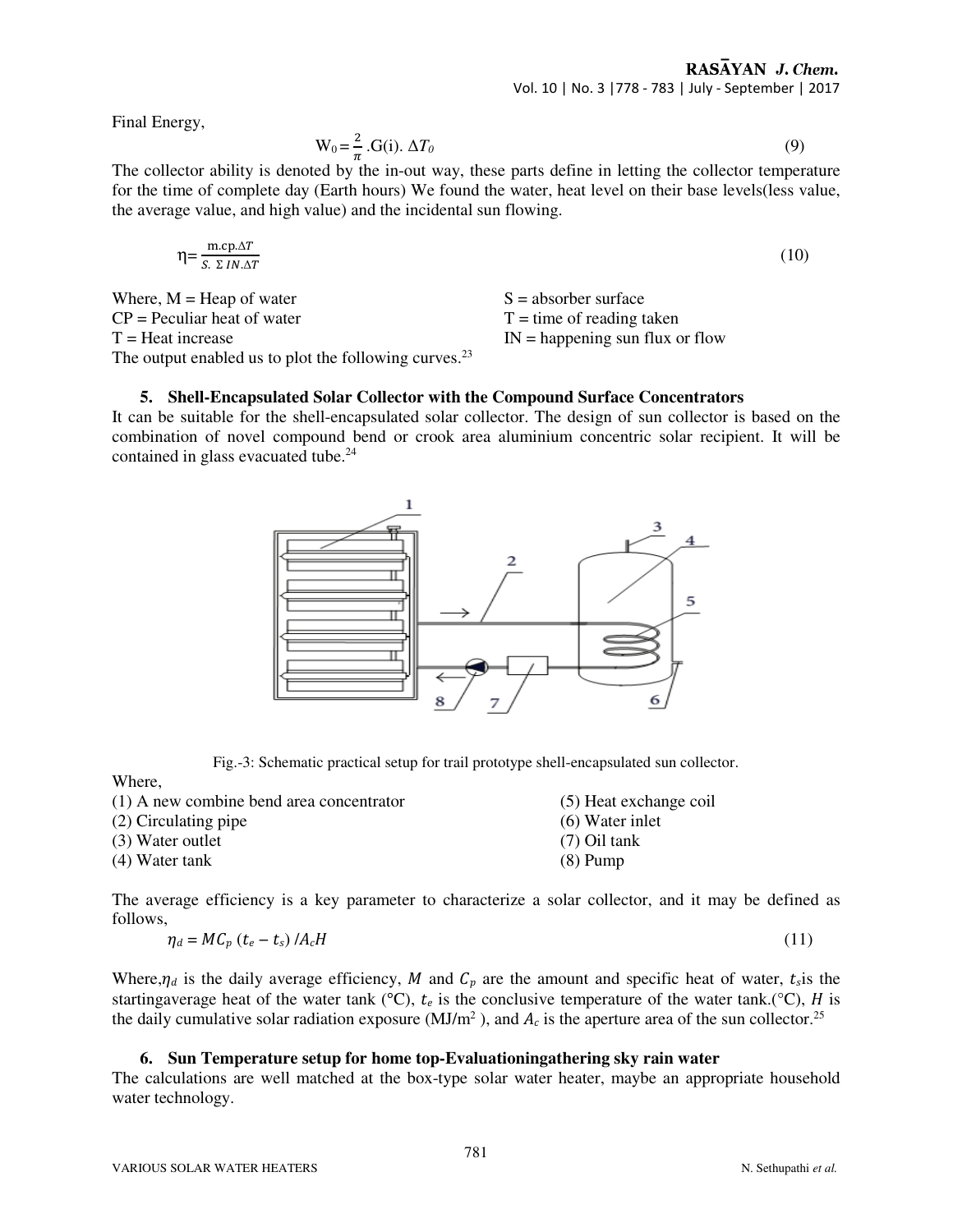

Fig.-4: Block diagram of SWH setup.

Heat ability of an SWH or free energy nature cooking system is concluded from water heating trail appliance the narration,

$$
\eta = (MwCw + McuCcu) \sum \Delta T / IA\Delta t \tag{12}
$$

Where,  $\eta$  = heat ability (%),  $Mw$  = weight of water (Kg),  $Mcu$  = weight of the copper pipe (Kg),  $Cw$  = Peculiar heat level of water (4200 J Kg<sup>-1</sup>∘K<sup>-1</sup>),  $Ccu =$  Peculiar heatlevel capacity of copper pipe (400 J Kg<sup>-1</sup>°K<sup>-1</sup>), *I* = total solar emissionof rays (W m<sup>-2</sup>), *A* = area of absorber plate (m2),  $\Delta T$  = difference in temperature ( C), and  $\Delta t =$  difference in time (seconds).<sup>26</sup>

## **7. Empty pipe based sun rays collector purpose D-12 ending temperature fluid combine design with Parabolic**

This is suitable for empty pipe based sun rays collector purpose D-12 ending temperature fluid combine designed with Parabolic through.This equation for empty pipe based sun rays collector purpose D-12 ending temperature fluid combine designed with parabolic importunate hot water production. The efficiency calculations for empty tube collector were investigated by Ruobing Liang et al. The formula for calculating parabolic trough collector efficiency is listed by Li et al.

The ratio of temperature gained by the water to heat lost by the terminal will give the heating efficiency.27-29

Heat gained by the water, 
$$
Q_W = m_w (T_{wi} - T_{wi})
$$
 (13)

Where,

 $m_w$ = Mass flow rate of thermal in kg/s  $T_{wi}$ = Inlet temperature of water in °C  $Q_W$  = Heat gained by the water in w

Heat lost by thermino, 
$$
Q_t = m_t(T_{ti} - T_{to})
$$
  
\nWhere,  
\n $Q_t$  = Heat lost by thermino l in w  
\n $m_t$  = Weight flow rate of water in kg/s  
\n $T_{ti}$  = Inlet temperature of thermino, in °C

 $T_{to}$  = Outlet temperature of therminol, in  $\circ$ C